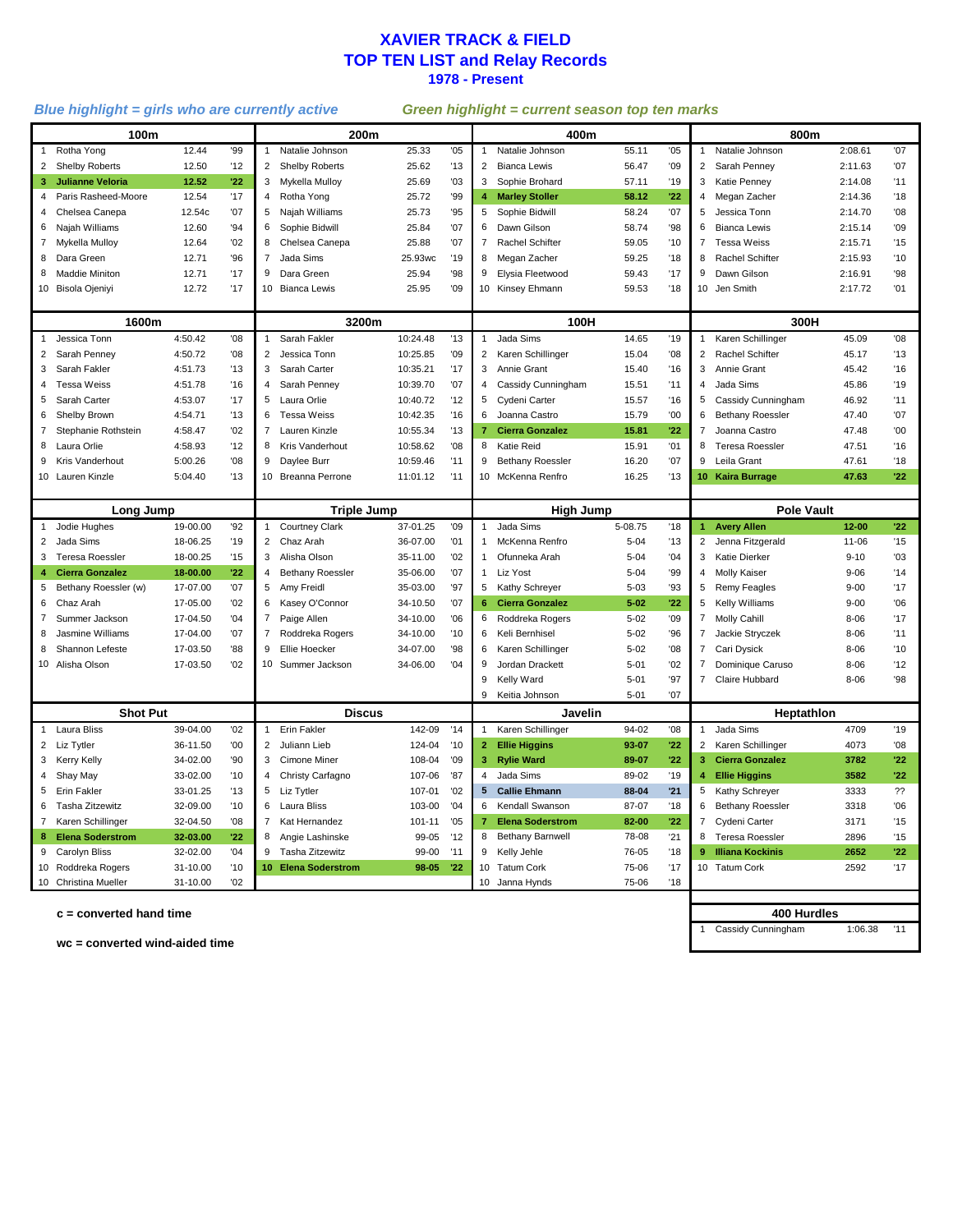### Rotha Yong Blaire Pace Marisa Chattman Najah Williams Bisola Ojeniyi Paris Rasheed-Moore Elysia Fleetwood Maddie Minton Bisola Ojeniyi Annie Grant Cydeni Carter Maddie Minton Tamarra Kalamchi Bianca Lewis Natalie Melkonoff Rachel Schifter Jenna Fitzgerald Cassidy Cunningham Shelby Roberts Rachel Schifter Kaysey Fung Brittney Palencia Brianna Younes RoseMary Sanders Jada Sims 59.2 Megan Zacher 58.5 Sophie Brohard 60.5 Kinsey Ehmann 57.05 Nicole Waters 59.9 Sophie Bidwill 58.3 Kaysey Fung 59.9 Natalie Johnson 57.9 Sophie Brohard 58.37 Maria Benitez 61.19 Johnnie Mitchell 61.65 Jada Sims 55.55 **4 x 200** 1:48.47 2008 Arcadia **4 x 100 100 100 100 100 100 100 100 100 100 100 100 100 100 100 100 100 100 100 100 100 100 100 100 100 100 100 100 100 100 100 100 100 100 100 100 1 4 x 200** 1:48.19 2013 Arcadia **4 x 200** 1:47.72 2011 Arcadia 2019 State Meet **4 x 400** 3:55.23 **4 x 400 12019 12019** 2018 2018 State Meet **4 x 400** 3:56.01 2007 2007 State Meet 48.75 **4 x 100 100 100 100 100 100 100 1000 1000 1000 1000 1000 1000 1000 1000 1000 1000 1000 1000 1000 1000 1000 1000 1000 1000 1000 1000 1000 1000 1000 1000 1000 4 x 100** 2017 2017 State Meet

## **Xavier Track and Field Relay Records**